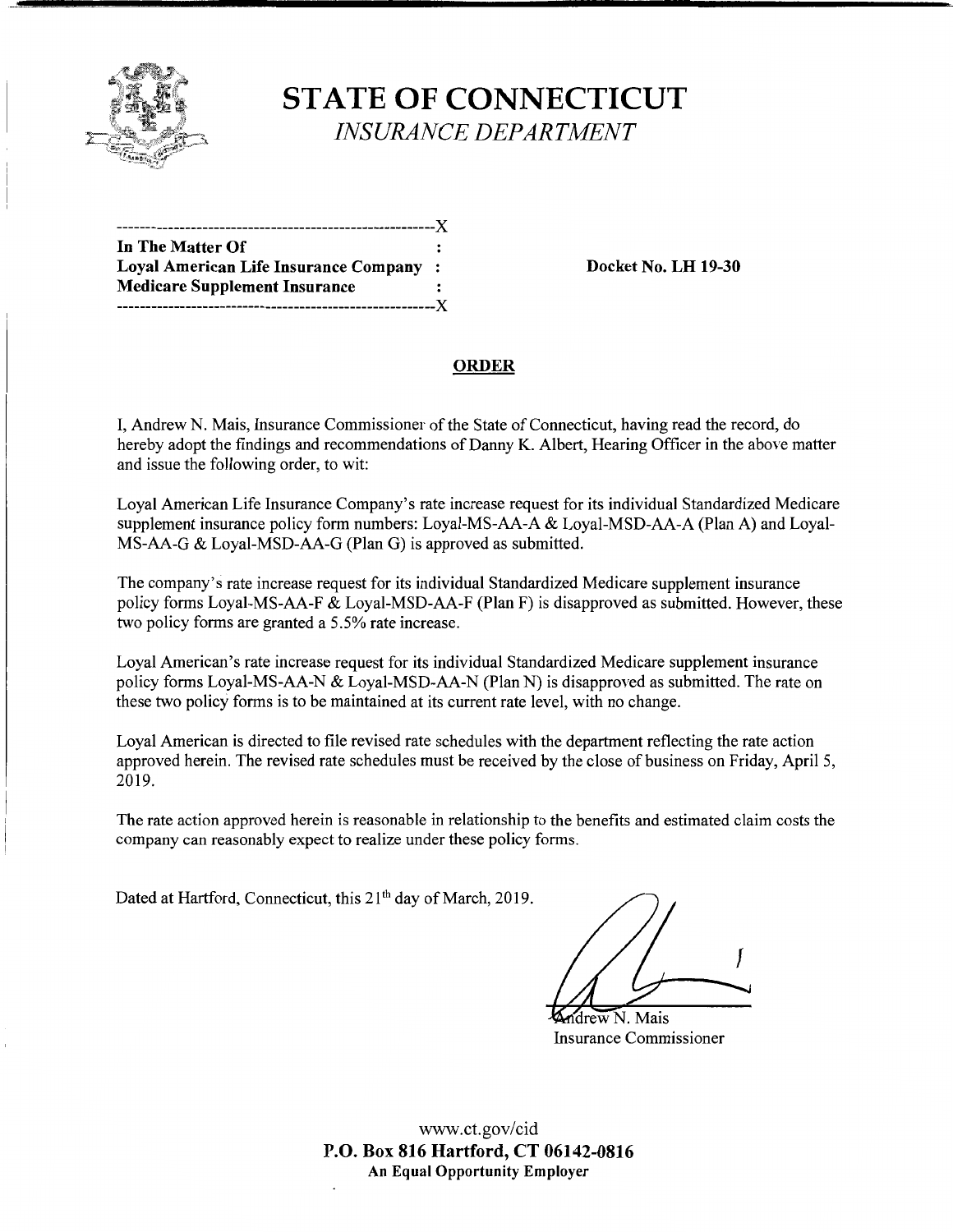

**STATE OF CONNECTICUT**  *INSURANCE DEPARTMENT* 

| In The Matter Of                             |              |
|----------------------------------------------|--------------|
| <b>Loyal American Life Insurance Company</b> | $\mathbf{r}$ |
| <b>Medicare Supplement Insurance</b>         |              |
|                                              |              |

**Loyal American Life Insurance Company** : **Docket No. LH 19-30** 

## **PROPOSED FINAL DECISION**

## **I. INTRODUCTION**

The Insurance Commissioner of the State of Connecticut is empowered to review rates charged for individual and group Medicare supplement policies sold to any resident of this State who is eligible for Medicare. The source for this regulatory authority is contained in Chapter 700c and Section 38a-495a of the Connecticut General Statutes.

After due notice, a hearing was held at the Insurance Department in Hartford, CT on Tuesday, March 19, 2019, to consider whether or not the rate increase requested by Loyal American Life Insurance Company on its Medicare supplement insurance business should be approved.

No members from the general public attended the hearing.

No company representatives from Loyal American Life Insurance Company attended the hearing.

The hearing was conducted in accordance with the requirements of Section 38a-474, Connecticut General Statutes, the Uniform Administrative Procedures Act, Chapter 54 of Section 38a-8-1 et seq. of the Regulations of Connecticut State Agencies.

A Medicare supplement policy is a private health insurance policy sold on an individual or group basis, which provides benefits that are additional to the benefits provided by Medicare. For many years Medicare supplement policies have been highly regulated under both state and federal law to protect the interests of persons eligible for Medicare who depend on these policies to provide additional coverage for the costs of health care.

Effective December 1, 2005, Connecticut amended its program of standardized Medicare supplement policies in accordance with Section 38a-496a of the Connecticut General Statutes, and Sections 38a-495a-1 through 38a-495a-21 of the Regulations of Connecticut Agencies. This program, which conforms to federal requirements, provides a "core" package of benefits known as Plan A. Insurers may also offer any one or more of eleven other plans (Plans B through N).

> www.ct.gov/cid **P.O. Box 816 Hartford, CT 06142-0816 An Equal Opportunity Employer**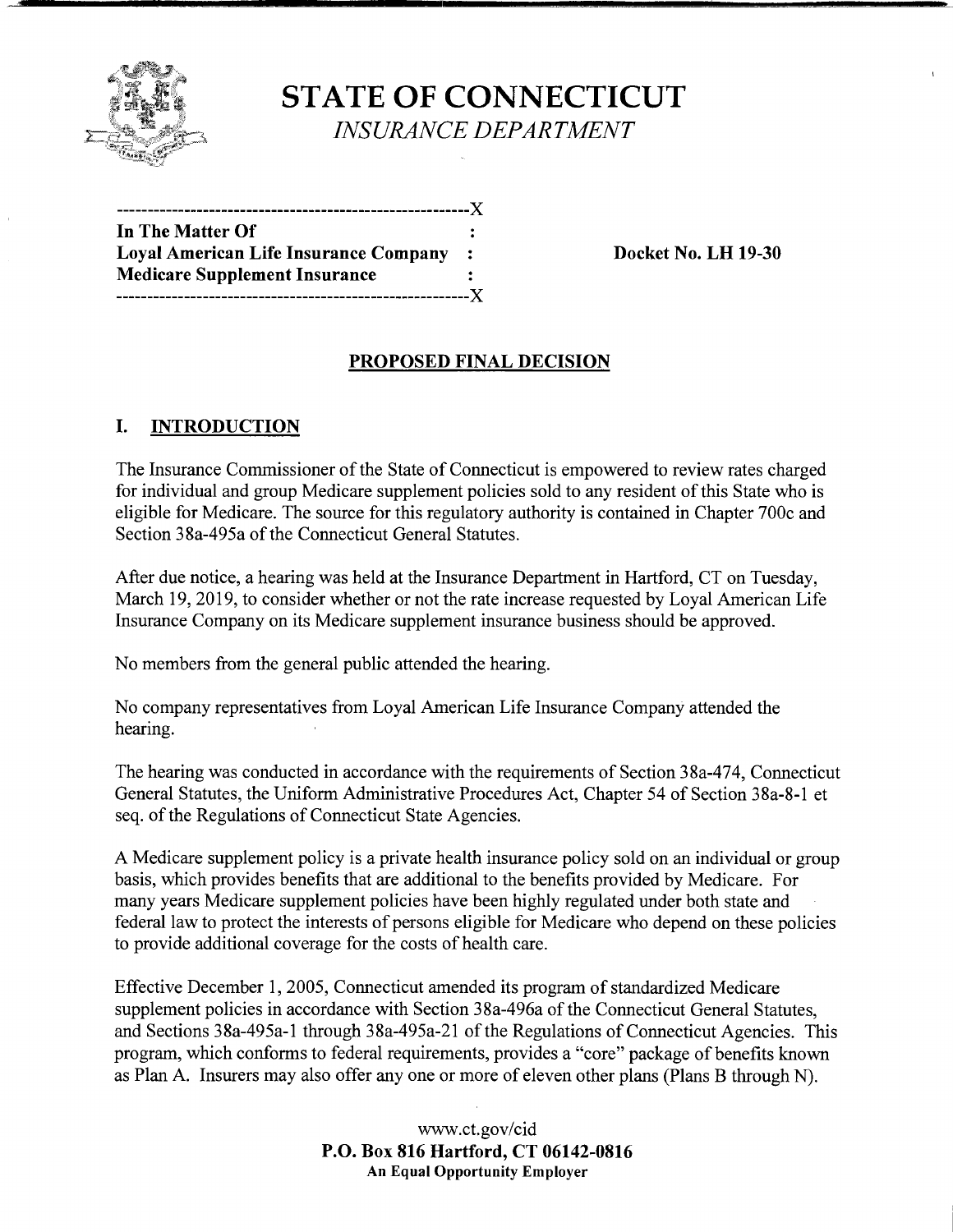Effective January 1, 2006, in accordance with Section 38a-495c of the Connecticut General Statutes (as amended by Public Act 05-20) premiums for all Medicare supplement policies in the state must use community rating. Rates for Plans A through N must be computed without regard to age, gender, previous claims history or the medical condition of any person covered by a Medicare supplement policy or certificate.

The statute provides that coverage under Plans A through N may not be denied on the basis of age, gender, previous claims history or the medical condition of any covered person. Insurers may exclude benefits for losses incurred within six months from the effective date of coverage based on a pre-existing condition.

Effective October 1, 1998, carriers that offer Plan B or Plan C must make these plans as well as Plan A, available to all persons eligible for Medicare by reason of disability.

Insurers must also make the necessary arrangements to receive notice of all claims paid by Medicare for their insureds so that supplement benefits can be computed and paid without requiring insureds to file claim forms for such benefits. This process of direct notice and automatic claims payment is commonly referred to as "piggybacking" or "crossover".

Sections 38a-495 and 38a-522 of the Connecticut General Statutes, and Section 38a-495a-10 of the Regulations of Connecticut Agencies, state that individual and group Medicare supplement policies must have anticipated loss ratios of 65% and 75%, respectively. Under Sections 38a-495-7 and 38a-495a-10 of the Regulations of Connecticut Agencies, filings for rate increases must demonstrate that actual and expected losses in relation to premiums meet these standards, and anticipated loss ratios for the entire future period for which the requested premiums are calculated to provide coverage must be expected to equal or exceed the appropriate loss ratio standard.

Section 38a-473 of the Connecticut General Statutes provides that no insurer may incorporate in its rates for Medicare supplement policies factors for expenses that exceed 150% of the average expense ratio for that insurer's entire written premium for all lines of health insurance for the previous calendar year.

## **II. FINDINGS OF FACT**

After reviewing the exhibits entered into the record of this proceeding, and utilizing the experience, technical competence and specialized knowledge of the Insurance Department, the undersigned makes the following findings of fact:

- 1. Loyal American Life Insurance Company is requesting a 9.9% rate increase on its individual standardized Plans A and F, a 5.5% increase on Plan G and a 2.0% increase on Plan N.
- 2. As of 9/30/18 there were 974 policies in-force in Connecticut (14,281, 585 and 94 for Plan A, F, G, and N respectively) and 46,294 nationwide.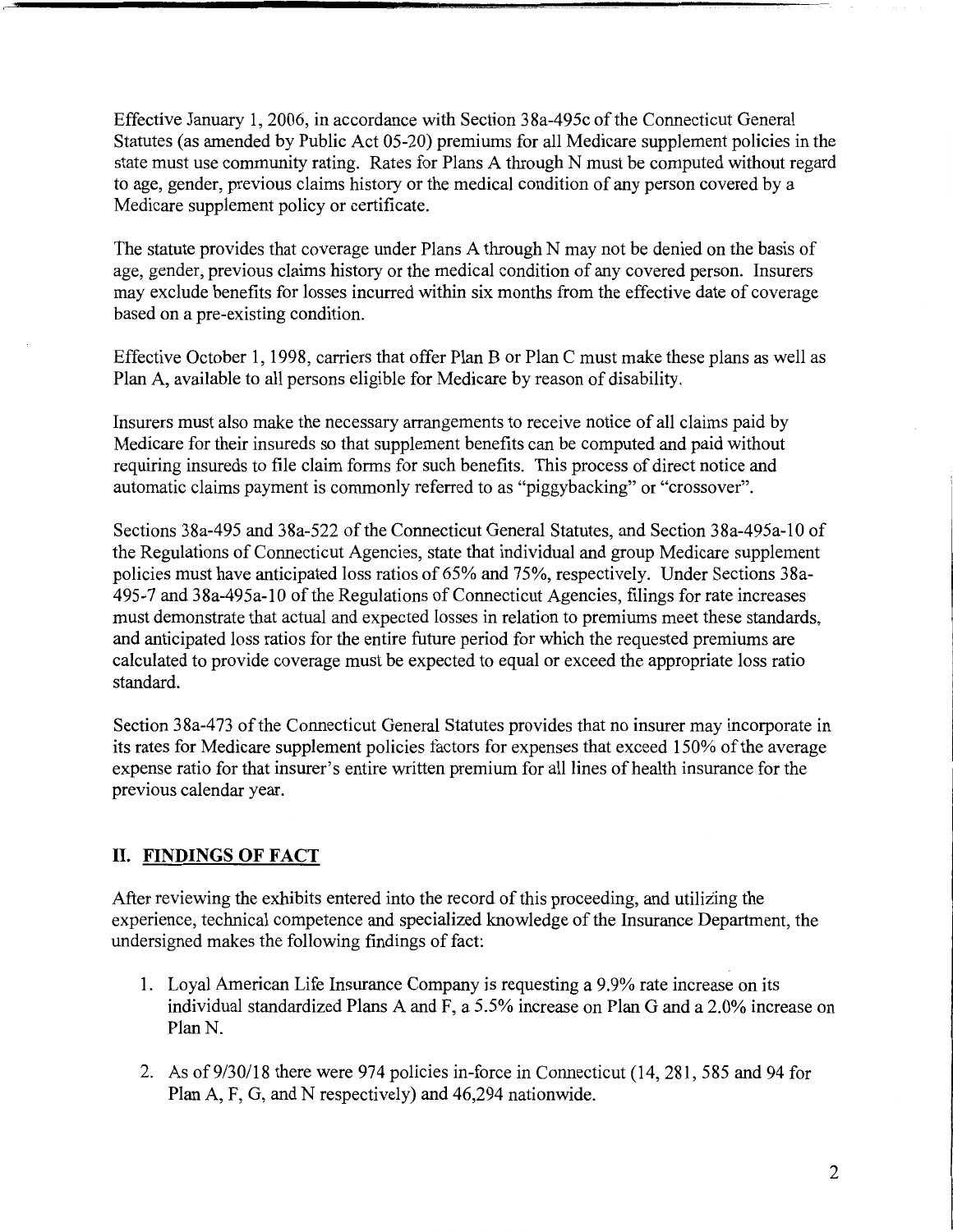- 3. The most recent approved rate increase for Plans A, F and G was 7.0%, effective 8/1/2018 and for Plan Nit was 3.0%, effective 8/1/2018.
- 4. Loyal American has certified that their expense factor is in compliance with section 38a-473, C.G.S.
- 5. Loyal American has conformed to subsection (e) of section 38a-495c, C.G.S. regarding the automatic claims processing requirement.
- 6. The proposed rates are designed to satisfy the Connecticut regulatory loss ratio of 65%.
- 7. Below are the loss ratios for each Plan in Connecticut, for 2017, 2018 (through September) and inception-to-date:

| Plan  | 2017   | 2018   | Inception |
|-------|--------|--------|-----------|
| Α     | 118.3% | 100.3% | 130.0%    |
| F     | 66.5%  | 56.4%  | 66.8%     |
| G     | 71.8%  | 67.2%  | 78.0%     |
| N     | 54.5%  | 50.0%  | 59.6%     |
| Total | 69.4%  | 62.8%  | 73.9%     |

8. Below are the loss ratios for each Plan nationwide, for 2017, 2018 (through September) and inception-to-date:

| Plan  | 2017   | 2018  | Inception |
|-------|--------|-------|-----------|
| A     | 110.2% | 87.7% | 124.2%    |
| F     | 81.4%  | 85.7% | 83.1%     |
| G     | 77.5%  | 82.7% | 78.9%     |
| N     | 66.1%  | 72.8% | 69.6%     |
| Total | 77.8%  | 82.6% | 79.8%     |

9. Loyal American's Medicare supplement rate filing proposal is in compliance with the requirements of regulation 38a-474 as it applies to the contents of the rate submission as well as the actuarial memorandum.

## III. **RECOMMENDATION**

Recommend that the requested rate increases, for Plans A (9.9%) and G (5.5%) be approved as submitted.

Recommend that the requested rate increase of 9.9% for Plan F be disapproved as submitted and limited to a 5.5% increase. Although the Connecticut experience is not as credible as the nationwide experience (281 insureds versus 12,785), the Connecticut block's recent experience  $(66.5\%$  and  $56.4\%$  for 2017 and 2018) and the inception-to-date loss ratio  $(66.8\%)$  does not warrant an increase at the highest level requested.